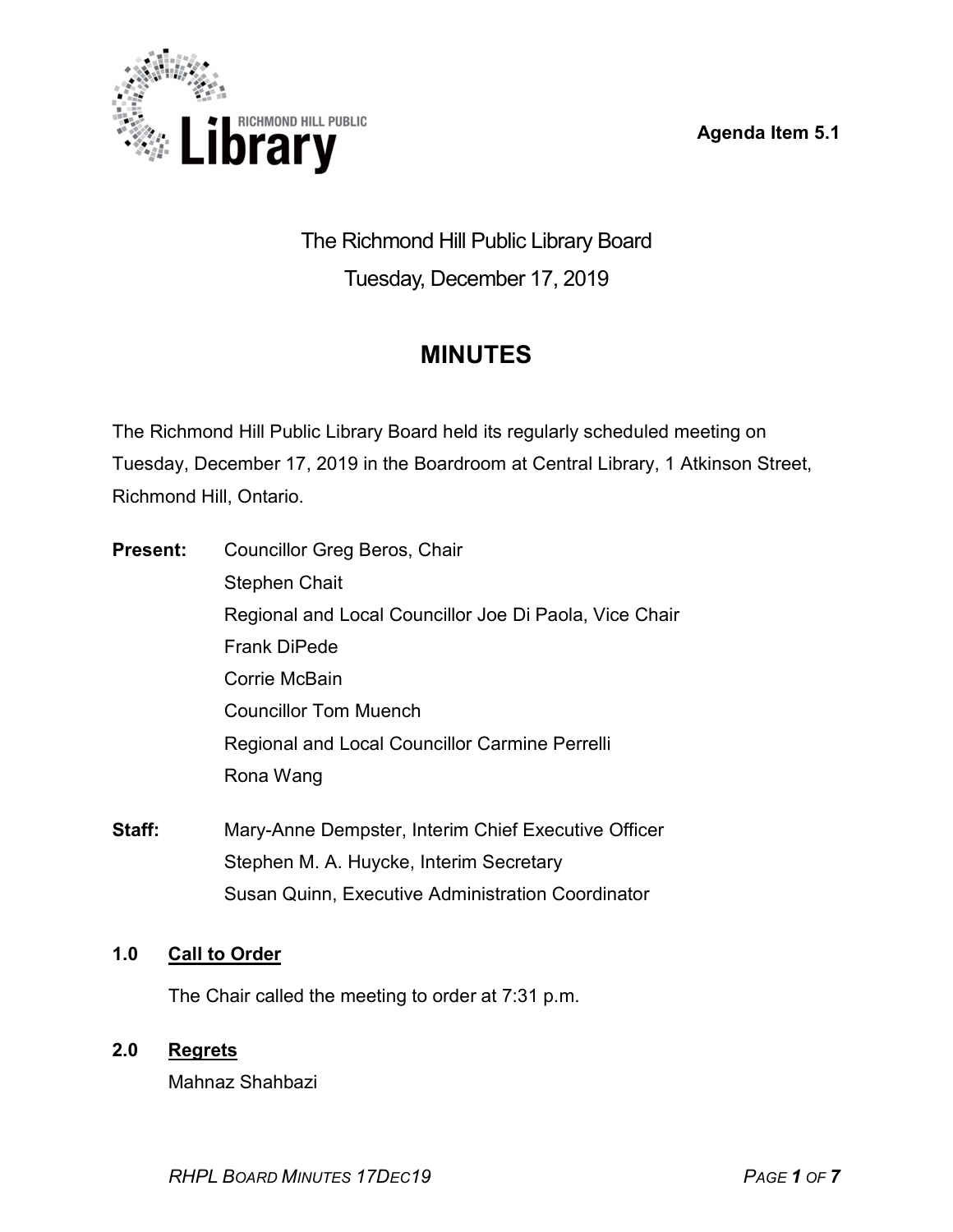# 3.0 Adoption of Agenda

#### Motion:

19:107

## Moved By:

Regional and Local Councillor C. Perrelli

## Seconded by:

Regional and Local Councillor J. Di Paola

THAT the Revised Agenda of December 17, 2019 be adopted.

## CARRIED

# 4.0 Disclosure of Pecuniary Interest and the General Nature Thereof

There were no disclosures of pecuniary interest.

## 5.0 Minutes

#### 5.1 Library Board Minutes – November 19, 2019

Motion:

19:108

#### Moved By:

R. Wang

#### Seconded by:

Regional and Local Councillor C. Perrelli

THAT the Minutes of November 19, 2019 be adopted

# CARRIED UNANIMOUSLY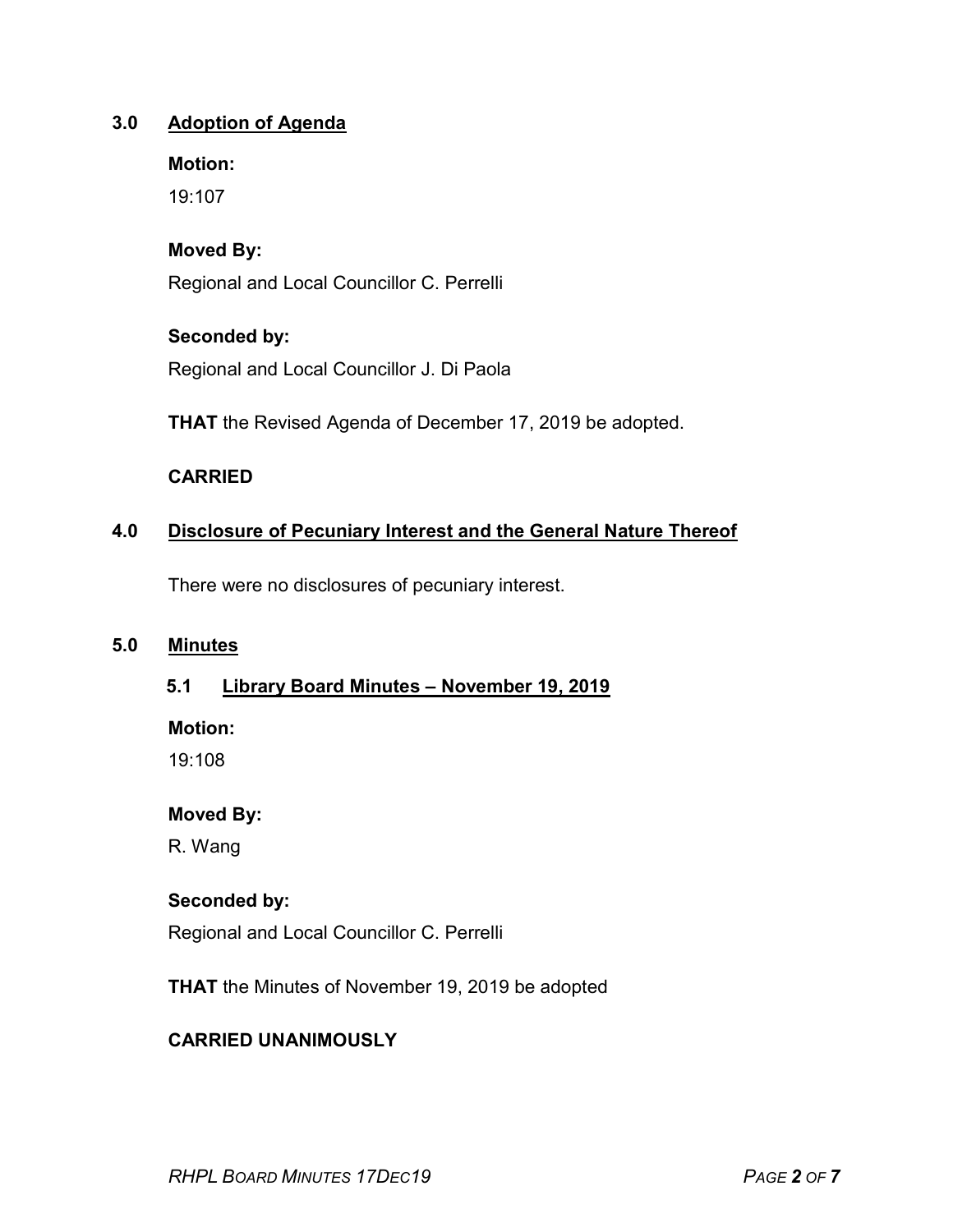## 6.0 Correspondence

None

## 7.0 Reports

Accessible documents can be accessed through the RHPL website > Your Library > About Us > Library Board

## 7.1 2020 Library Hours of Service Report – SRLIB19.39

A report was issued prior to the meeting and was presented by M. Dempster, Interim CEO.

#### Motion:

19:109

## Moved By:

S. Chait

#### Seconded by:

C. McBain

THAT the 2020 Richmond Hill Public Library Hours of Operation Report be received.

# CARRIED UNANIMOUSLY

# 7.2 2020 Library Board Meeting Dates Report – SRLIB19.40

A report was issued prior to the meeting and was presented by M. Dempster, Interim CEO.

#### Motion:

19:110

# Moved By:

Regional and Local Councillor C. Perrelli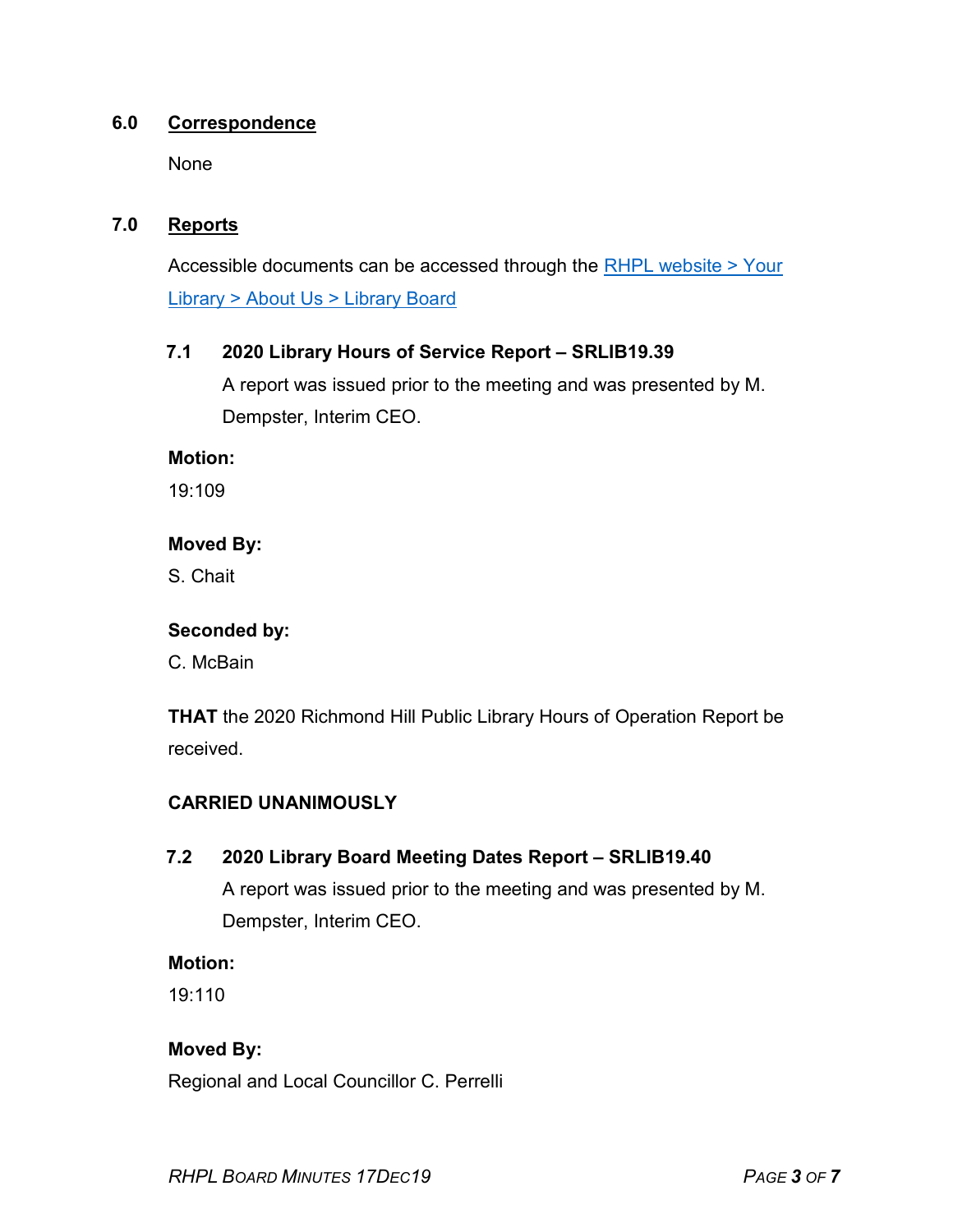## Seconded by:

Regional and Local Councillor J. Di Paola

**THAT** the 2020 Richmond Hill Public Library Board Meeting Dates Report SRLIB19.40 be received;

THAT the Board approve a 2020 Meeting Schedule with meetings every fourth Tuesday, with no meetings in July and August; and

THAT the Board's Policy regarding meeting dates be deemed updated to reflect the Board's choice of regular meeting dates.

## A recorded vote was requested:

Yes: Regional and Local Councillor J. DiPaola, Councillor T. Muench, Regional and Local Councillor C. Perrelli, Councillor G. Beros, S. Chait, F. DiPede, R. Wang

No: C. McBain

#### CARRIED

7.3 Chief Executive Officer Recruitment Process Report – SRLIB19.41 A report was issued prior to the meeting and was presented by M. Dempster, Interim CEO.

#### Motion:

19:111

# Moved By:

Regional and Local Councillor C. Perrelli

# Seconded by:

S. Chait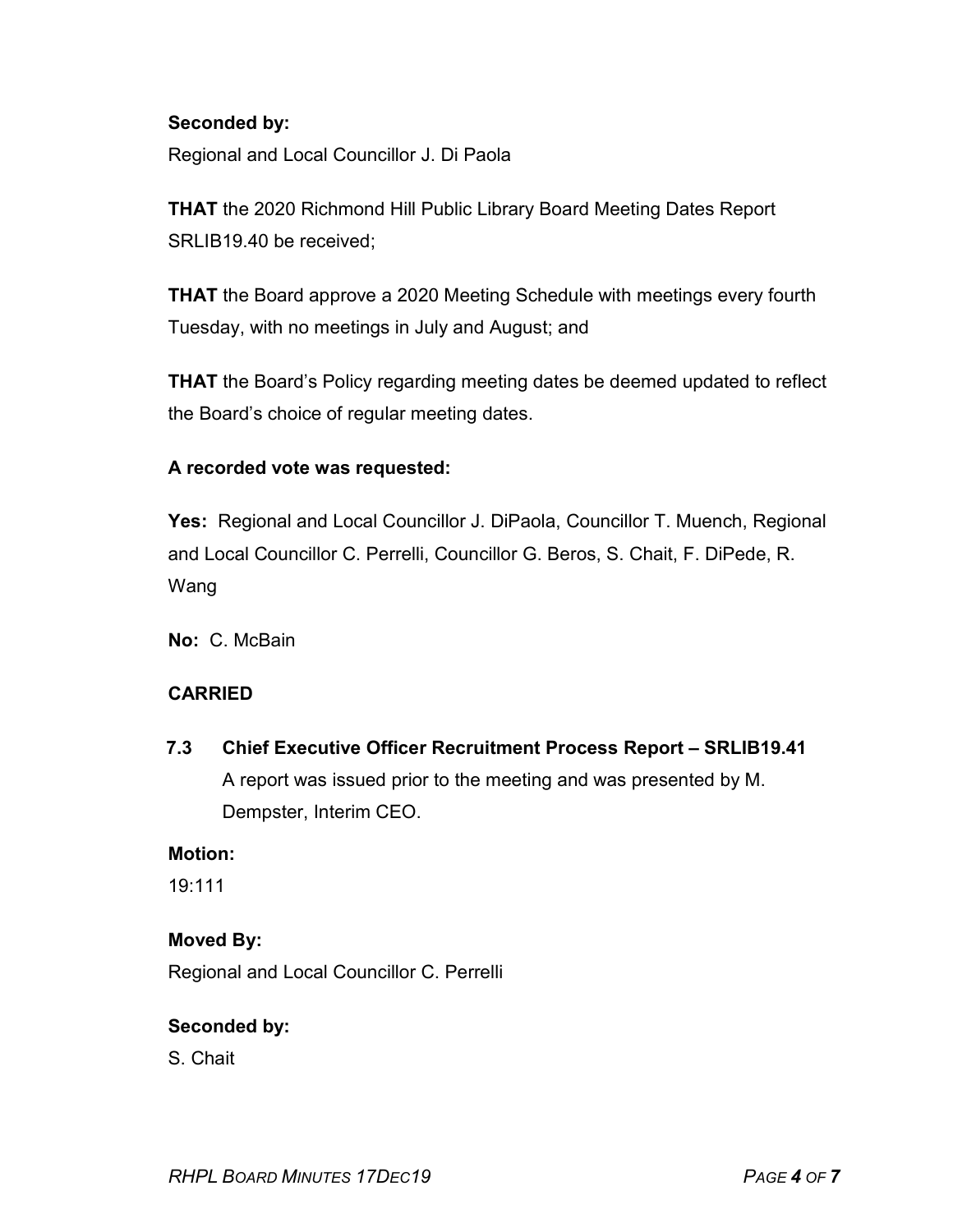THAT the Board approve the recruitment process described in the Chief Executive Officer Recruitment Process Report SRLIB19.41;

**THAT** the Board approve the job profile for the Chief Executive Officer; and

THAT the Board adjust the reporting relationship of the Chief Executive Officer to Report to the Board with a dotted line relationship to the City of Richmond Hill City Manager's designate to support the partnership with the Municipality to deliver effective and efficient library services.

# CARRIED UNANIMOUSLY

# 8.0 Resolution to Move Into Closed Session to consider matters relating to:

8.1 Property matter

Motion:

19:112

# Moved By:

Regional and Local Councillor C. Perrelli

# Seconded by:

S. Chait

THAT the Board move into Closed Session to consider matters relating to a property matter.

# CARRIED UNANIMOUSLY

At 7:32 p.m. the Board moved into Closed Session.

# 9.0 Resolution to Reconvene in Open Session

Motion:

19:113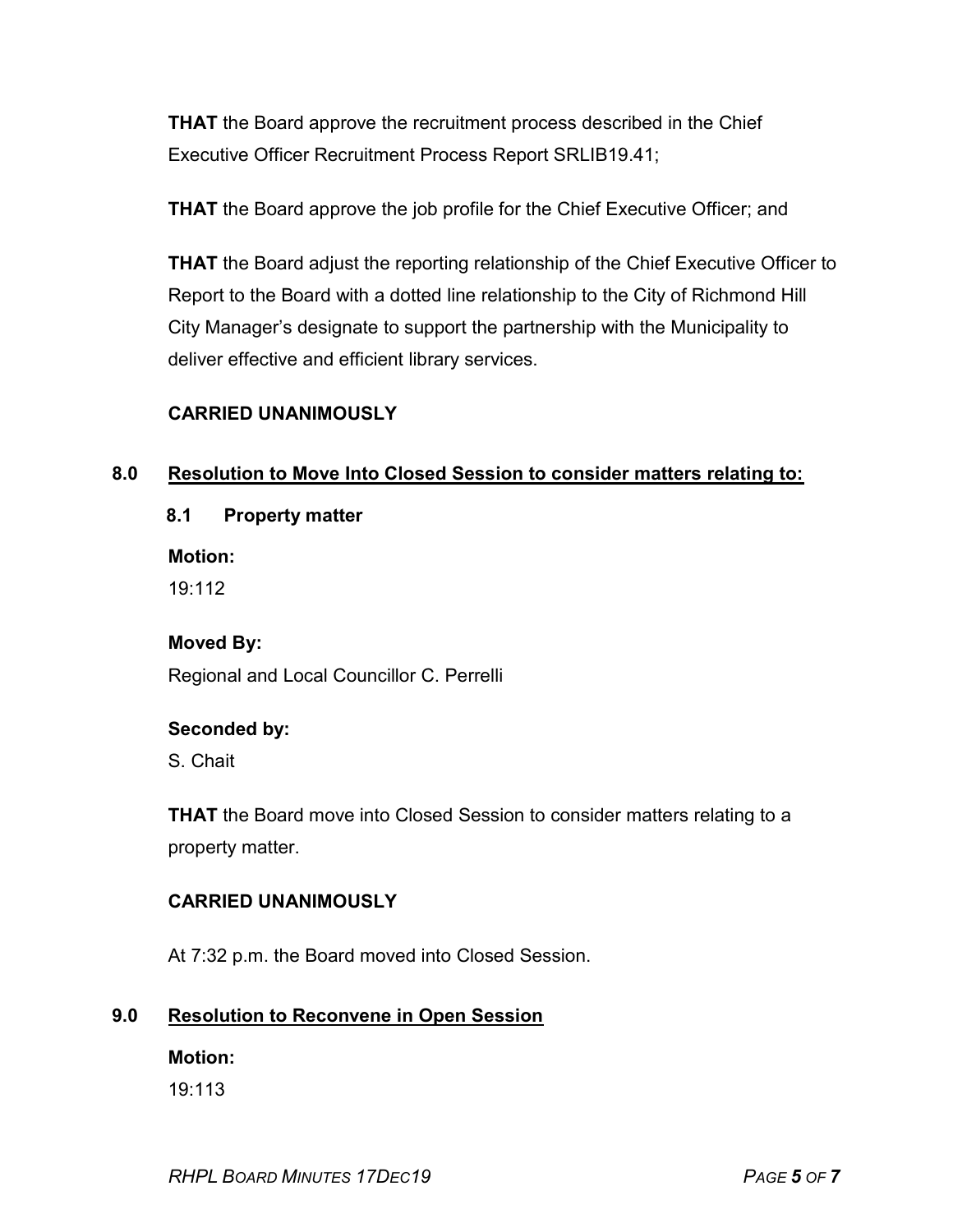#### Moved By:

C. McBain

#### Seconded by:

Regional and Local Councillor C. Perrelli

That the Board move into Open Session.

# CARRIED UNANIMOUSLY

At 7:57 p.m. the Board returned to Open Session

#### 10.0 Adoption of Recommendations Arising from Closed Session (if any)

None.

## 11.0 Member Announcements

Board Chair introduced new citizen member Rona Wang and welcomed her to the Richmond Hill Public Library Board.

#### 12.0 Date of Next Meeting

The next Regular Meeting of the Library Board will be held on: Tuesday, January 28, 2020 at 7:30 p.m. at Central Library.

#### 13.0 Adjournment

Motion:

19:114

#### Moved By:

S. Chait

#### Seconded by:

Regional and Local Councillor J. Di Paola